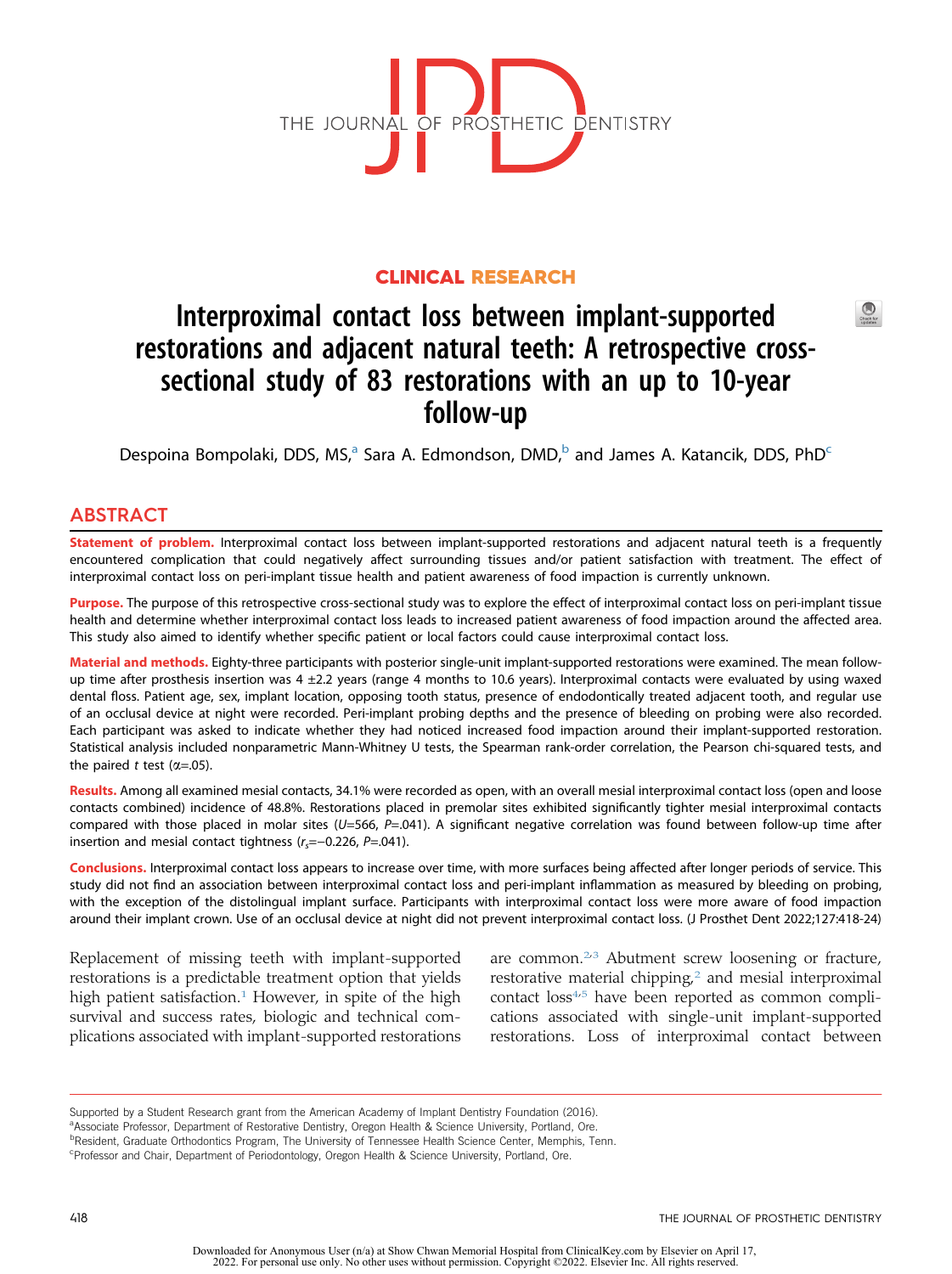# Clinical Implications

Interproximal contact loss between implantsupported restorations and adjacent teeth is a frequent complication and can cause noticeable food impaction. Informed consent must include discussion of this possibility with the patient. Retrievable designs and close monitoring of affected areas are recommended to reduce the risk of a carious lesion in the adjacent tooth or tissue inflammation.

implant-supported restorations and adjacent natural teeth may result in food impaction, increasing the risk of tissue trauma and/or inflammation or caries in the adjacent tooth. $4$  It can also cause discomfort during mastication.<sup>[6](#page-6-5)</sup>

Interproximal contact loss (ICL) between a posterior implant-supported restoration and its adjacent natural tooth was first reported in 2008 by Wei et al.<sup>[7](#page-6-6)</sup> The authors observed ICL, which occurred as early as 3 months after insertion, in more than 50% of the examined patients. The authors speculated that the greater occlusal loads shared by the remaining natural teeth anterior to the implant could result in their migration and subsequent loss of the contact between the implant-supported restoration and the adjacent tooth. In 2010, Koori et al<sup>s</sup> reported an ICL rate of 43%. Similar results were reported in 2015 by Byun et al, $9$  who found that only 46% of the examined proximal contacts were still tight after a mean follow-up period of 57 months. The authors reported that the risk for ICL increased 9.4% annually during the follow-up. Food impaction was noted by 47% of the examined patients. Wong et al<sup>6</sup> reported a  $65\%$  ICL rate and food packing associated with 40% of the examined prostheses. Varthis et al<sup>4</sup> reported an overall ICL prevalence of 52.8%, with 40% of patients reporting food impaction. A recent retrospective study including 4325 implants reported an overall ICL incidence of 17%.<sup>[5](#page-6-4)</sup> ICL was found to increase over time and reached 29% at 8 years after insertion.

Several factors have been suggested as contributing to open contact formation between implant-supported restorations and adjacent teeth.<sup>[10,](#page-6-9)[11](#page-6-10)</sup> Examination of worn dentitions in Paleolithic skulls demonstrated proximal surface wear that had been compensated for by mesial drift, leading to a reduction of the arch length.<sup>[12](#page-6-11)</sup> Dental implants are ankylosed in the bone<sup>[13](#page-6-12)</sup>; therefore, drifting of the natural teeth mesial to the implant may result in an open contact. Because these changes are outside the dentist's control, prevention of this compli-cation might not be possible.<sup>[10](#page-6-9)[,11](#page-6-10)</sup>

Interproximal contact tightness cannot be easily determined intraorally. It has been reported that adjacent, natural, unrestored teeth at rest exhibit a space of up to  $21 \mu m$  interproximally, which closes during clenching[.14-16](#page-6-13) Interproximal contact tightness cannot therefore be considered a static factor because it can change during function and parafunction,  $16.17$  $16.17$  as well as throughout the day. $18$  As per the current clinical guidelines, contacts of restored proximal surfaces should be adjusted until microscopic clearance or passive contact with the adjacent tooth is achieved.<sup>[19](#page-6-17)</sup> Generally, a satisfactory contact allows dental floss to pass interdentally with firm resistance. $19,20$  $19,20$  For implant-supported restorations, proximal surfaces should be adjusted until 2 shim stock sheets can pass through the contact area.<sup>[21](#page-6-19)</sup>

The purpose of this cross-sectional retrospective study was to determine whether ICL influences peri-implant tissue health and patient awareness of food impaction. The null hypotheses were that ICL has no effect on periimplant tissue health or patient awareness of food impaction. A secondary aim of this study was to determine whether certain patient or clinical factors have any effect on interproximal contact tightness.

## MATERIALS AND METHODS

The study protocol was reviewed and approved by the Institutional Review Board of the Oregon Health & Science University (OHSU). Eighty-three adult participants who had received a single-unit screw-retained dental implant-supported restoration in the posterior region in the predoctoral clinic between May 1, 2005 and May 31, 2015 were included in the study. Exclusion criteria were the presence of adjacent implants, proximal surface modification of adjacent teeth (placement of direct or indirect restorations after delivery of the implantsupported crown), or opposing removable denture (partial or complete).

All restorations were screw-retained and fabricated by the same dental laboratory using castable abutments. Crowns were either metal-ceramic or cast metal. Experienced faculty supervised all restorative phases, including definitive restoration delivery. Evaluation of interproximal contact strength was performed by using waxed dental floss (Reach; Johnson & Johnson Healthcare Products). Treatment notes indicated that interproximal contacts at delivery were deemed adequate when floss was passed interproximally with moderate to heavy resistance.

A written consent was obtained from all participants. Their implant-supported restoration was examined in a single visit by the same calibrated examiners (D.B., S.E.) by using a structured assessment process. Before dismissing the participant, any disagreements were discussed until consensus was reached. Interproximal contact tightness was evaluated by using waxed dental floss (Reach; Johnson & Johnson Healthcare Products). If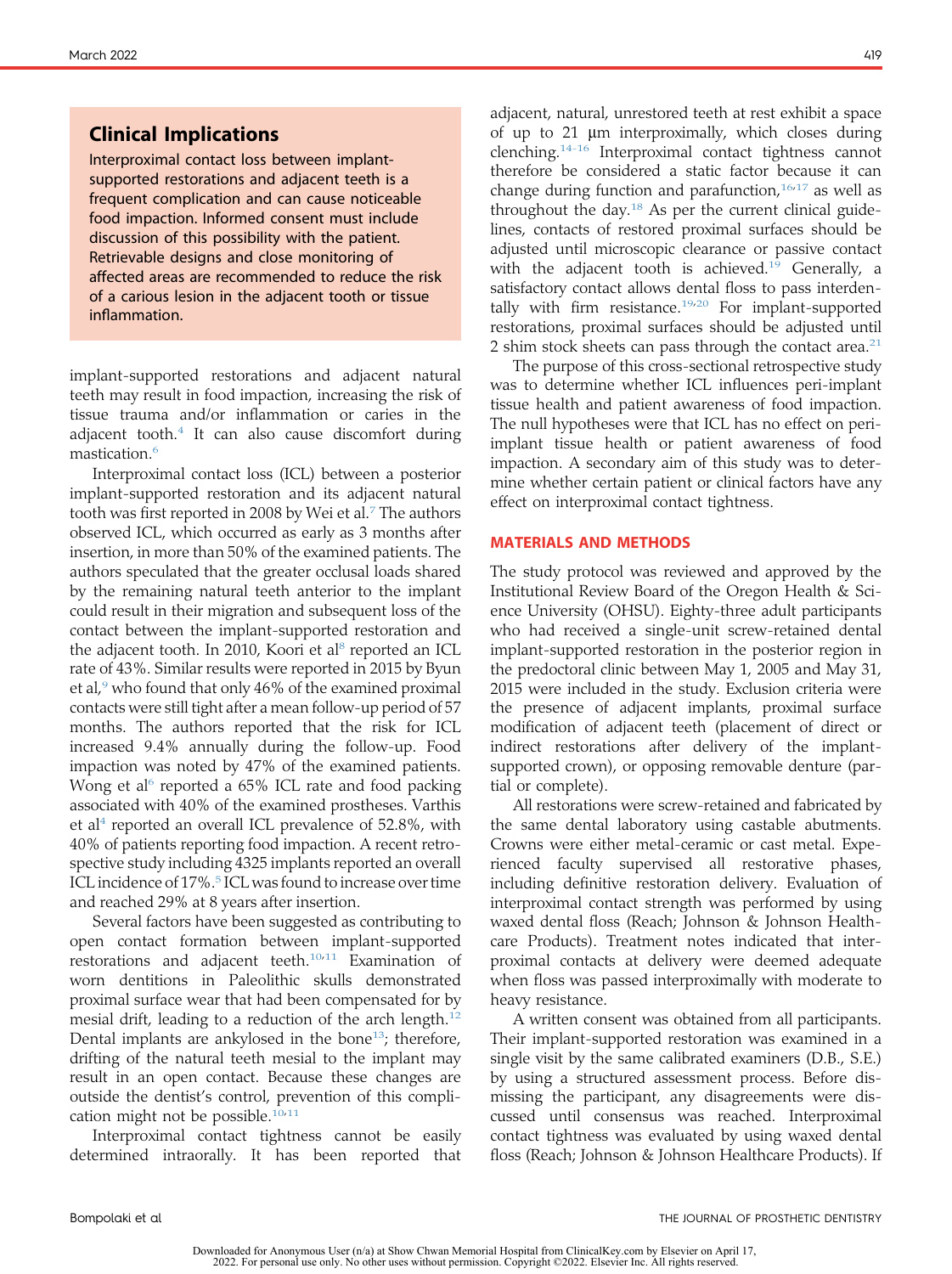<span id="page-2-0"></span>

**Figure 1.** Visually open mesial interproximal contact between implant restoration on mandibular left first molar and mesially adjacent natural tooth (second premolar).

there was visual lack of contact [\(Fig. 1\)](#page-2-0) or if floss passed between the implant-supported restoration and the adjacent tooth surface without resistance, the contact was considered open. If floss passed with light resistance, the contact was considered loose. Contacts were considered tight if floss passed through with moderate or heavy resistance. The presence of an open or loose contact was classified as ICL.

Shim stock occlusion foil of  $12 \mu m$  in thickness (Almore International Inc) was used to measure the interproximal space between implant-supported restorations and adjacent teeth. Shim stock strips were sequentially inserted between each implant-supported restoration and the adjacent teeth until firm resistance was noted and no more strips could be inserted. The total number of shim stock strips that could be inserted in each interproximal space was recorded.

Patient age and sex, implant location, restoration insertion date, opposing tooth status, presence of endodontically treated adjacent teeth, and regular nighttime use of an occlusal device (as reported by the participant) were recorded. Peri-implant probing depths and presence of bleeding on probing (BOP) were also recorded. Radiographic comparisons were not attempted because of a lack of standardization with existing radiographs. Before the examination, each participant was asked to indicate whether they had been aware of food impaction around their implant-supported restoration.

Demographic data and clinical measurements were entered into a spreadsheet (Microsoft Excel 2016; Microsoft). Some participants had more than 1 eligible implant-supported restoration; to account for clustering effects during data analysis, all restorations were listed in order by tooth number (using the universal tooth numbering system), and a random number generator was used to determine which restoration would be analyzed. Statistical analysis was performed by using a

<span id="page-2-1"></span>Table 1. Anatomic location of implant restorations (n=83 restorations)

|          | Region    |              |           |
|----------|-----------|--------------|-----------|
| Jaw      | Molar (%) | Premolar (%) | Total (%) |
| Maxilla  | 13(15.7)  | 20(24.1)     | 33 (39.8) |
| Mandible | 42 (50.6) | 8(9.6)       | 50 (60.2) |
| Total    | 55 (66.3) | 28 (33.7)    | 83 (100)  |

statistical software program (IBM SPSS Statistics, v25; IBM Corp). Nonparametric Mann-Whitney U tests were performed to identify significant differences among the participants regarding the tightness level (open, loose, tight) of each interproximal contact of their implantsupported restoration and associated with sex, age, daily use of an occlusal device, presence of endodontically treated adjacent tooth, jaw, implant site, and opposing tooth status (unrestored versus restored opposing occlusal surface). Nonparametric correlation (Spearman rank-order correlation) was used to determine the relationship between follow-up time after implant crown insertion and level of interproximal contact tightness between the restoration and its adjacent teeth. Pearson chi-squared tests were performed to identify differences between different tightness levels and presence of BOP around the implant, as well as patient awareness of food impaction in the area. A paired  $t$  test within individuals who had both contacts present were used to identify differences between the mean number of shim stock sheets that could fit in the mesial and the distal interproximal spaces  $(\alpha = .05)$ .

# RESULTS

Eighty-three patients (29 men, 54 women) with a total of 118 implant-supported restorations consented to participate in this study. The mean ±standard deviation age was  $63.5 \pm 11.4$  years (range 37 to 86 years). The mean ±standard deviation follow-up time after prosthesis insertion was  $4 \pm 2.2$  years (range 4 months to 10.6 years). Twenty-four participants (28.9%) reported daily use of a protective occlusal device. The anatomic sites of all examined restorations are summarized in [Table 1.](#page-2-1)

Among all examined mesial contacts, 34.1% were recorded as open, with an overall mesial ICL incidence of 48.8%. Among all examined distal contacts, 10% were recorded as open, with an overall distal ICL incidence of 26.7%. Mesial interproximal contact levels as per surface (mesial/distal) are shown in [Figure 2](#page-3-0). The mean number of shim stock sheets that could fit in the mesial interproximal space was 8.23, whereas the mean number of sheets that could fit in the distal space was 5.47. A paired t test within individuals who had both contacts present showed a statistically significant difference between the mean number of shim stock sheets that could fit in the mesial and the distal interproximal space (t[59]=3.88, P<.001). Mesial interproximal contact levels as per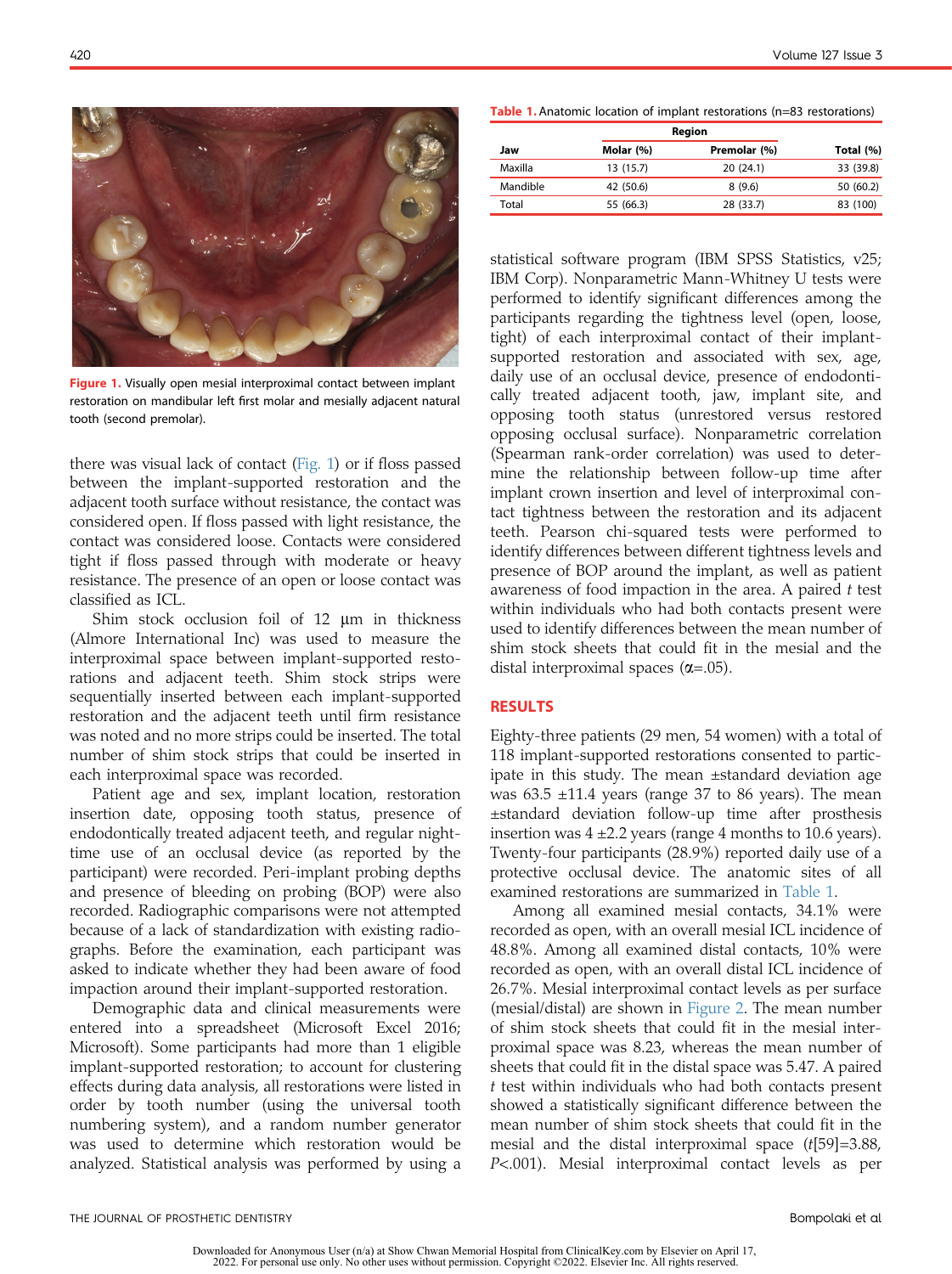<span id="page-3-0"></span>

Figure 2. Percentage of open, loose, and tight contacts per implant surface.

various patient and clinically related characteristics are shown in [Tables 2](#page-4-0) and [3](#page-4-1). Cumulative ICL rates as per various patient and clinically related characteristics are shown in [Figures 3](#page-5-0) and [4](#page-5-1).

Implant restorations placed in premolar sites exhibited significantly tighter mesial interproximal contacts than those placed in molar sites  $(U=566, P=.041)$ . Women had tighter distal proximal contacts than men (U=292, P=.013). Women also had tighter mesial proximal contacts, but that difference was not statistically significant ( $U = 657$ , P=.286). A significant negative correlation was found between follow-up time after implant insertion and mesial interproximal contact tightness  $(r_s=-0.226, P=.041)$ , indicating decreased tightness of mesial interproximal contacts with longer follow-up times ([Fig. 5](#page-6-20)). Such an association was not found for the distal contacts  $(r<sub>s</sub>=-0.006, P=.962)$ .

BOP on the distolingual implant surface was more often observed in participants with open or loose distal contacts compared with those with closed contacts  $(x^2=7.908, P=.019)$ . No association was found between contact tightness and presence of BOP on distobuccal, mesiobuccal, or mesiolingual implant-supported restoration surfaces.

Among participants with mesial or distal ICL, 43.8% reported awareness of food impaction around their implant-supported restoration. Participants with mesial ICL reported being aware of food impaction more than patients with tight mesial contacts ( $x^2$ =8.514, P=.014).

No statistically significant differences in mesial or distal interproximal tightness levels were found between participants in relation to their age, presence of an endodontically treated tooth adjacent to the implant site, jaw, or opposing tooth status. Daily use of an occlusal device also did not reveal a significant trend toward closed contacts. Because almost all occlusal devices had been made to fit the maxillary arch, a separate analysis was carried out to assess whether the use of an

occlusal device resulted in lower ICL incidence in maxillary implant restorations, but no difference was found  $(x^2=1.782, P=.182)$ .

## **DISCUSSION**

ICL between implant-supported restorations and the adjacent natural teeth is a complication that has been increasingly reported in the literature. $4-11/25$  $4-11/25$  However, its etiology, potential effects on implants or adjacent teeth, as well as management options remain inconclusive and are based on clinical judgment rather than being based on evidence.

The present retrospective study focused on assessing whether ICL affected peri-implant tissue health or whether it increases patient awareness of food impaction. The first null hypothesis that ICL would have no effect on peri-implant tissue health as defined by the absence of BOP was partially rejected, as significant differences in BOP on the distolingual surface were found between participants with ICL and those with tight distal contacts. No difference was found among patients in BOP on the distobuccal, mesiolingual, or mesiobuccal implant surface; however, these surfaces are also more accessible for oral hygiene compared with the distolingual surface, so it is unclear whether the difference was because of lack of hygiene or because of the presence of an open contact.

The second null hypothesis that ICL between implant-supported restorations and the adjacent teeth would not increase patient awareness of food impaction in the area was rejected because participants with mesial ICL reported being aware of food impaction more than those with tight mesial contacts. Among participants with mesial or distal ICL, a significant percentage (43.8%) was aware of the issue and reported persistent food impaction in the area. This is consistent with the findings of Varthis et al,<sup>[4](#page-6-3)</sup> who reported that  $40\%$  of patients with open contacts were aware of food impaction in the area.

The present study also aimed to determine whether patient or local factors influenced interproximal contact tightness. No statistically significant differences were found in interproximal contact tightness levels between participants in relation to their age. Women had tighter distal proximal contacts compared with men. Women also had tighter mesial contacts, but the difference was not statistically significant, which was consistent with the findings of French et al.<sup>5</sup>

In the present study, regular use of an occlusal device was not found to prevent mesial tooth migration and subsequent ICL between the implant and its adjacent teeth. It had been speculated that use of occlusal devices or retainers could mitigate the issue and had been sug-gested as a potential measure to prevent ICL.<sup>[10](#page-6-9)</sup>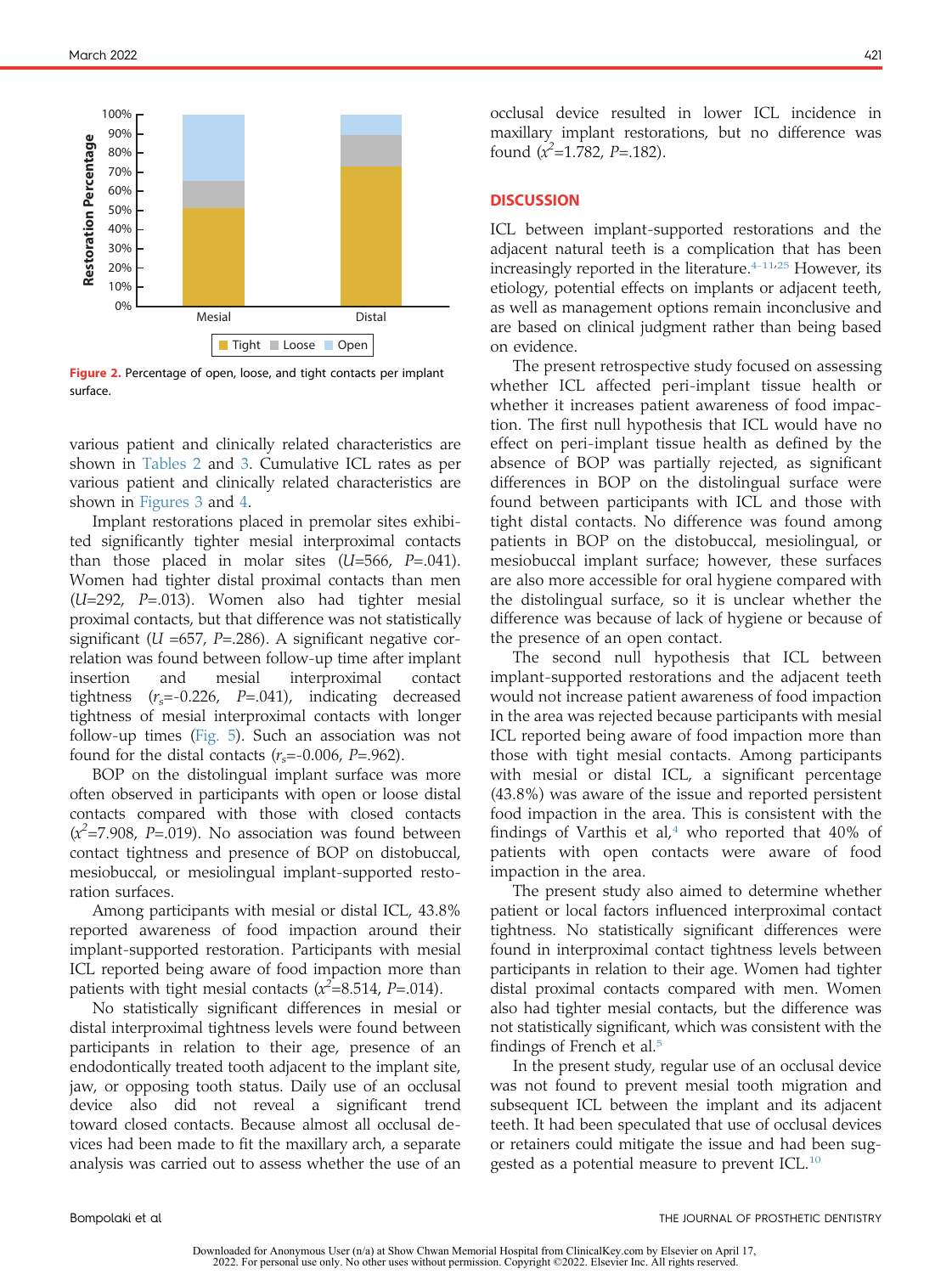#### <span id="page-4-0"></span>Table 2. Mesial interproximal contact tightness level in regard to patient characteristics (%)

|                                       | Sex  |       | Age                        |                          | Daily Use of<br>Occlusal<br><b>Device</b> |      | <b>Patient</b><br>Aware of<br>Food<br><b>Impaction</b> |         |
|---------------------------------------|------|-------|----------------------------|--------------------------|-------------------------------------------|------|--------------------------------------------------------|---------|
| <b>Mesial Contact Tightness Level</b> | Men  | Women | Younger than Mean (63.5yo) | Older than Mean (63.5yo) | Yes                                       | No   | <b>Yes</b>                                             | No      |
| Tight                                 | 39.3 | 57.4  | 57.1                       | 46.8                     | 58.3                                      | 48.3 | 23.8                                                   | 60.7    |
| Loose                                 | 25   | 9.3   | 14.3                       | 14.9                     | 12.5                                      | 15.5 | 23.8                                                   | 11.5    |
| Open                                  | 35.7 | 33.3  | 28.6                       | 38.3                     | 29.2                                      | 36.2 | 52.4                                                   | 27.9    |
| P                                     |      | .286  | .326                       |                          |                                           | .432 |                                                        | $.014*$ |

<span id="page-4-2"></span>\*Statistical significance.

<span id="page-4-1"></span>Table 3. Mesial interproximal contact tightness level in regard to clinical characteristics (%)

|                                       | Jaw     |                 | <b>Site</b> |          | <b>Adjacent ETT</b> |      | <b>Opposing Crown</b> |      |
|---------------------------------------|---------|-----------------|-------------|----------|---------------------|------|-----------------------|------|
| <b>Mesial Contact Tightness Level</b> | Maxilla | <b>Mandible</b> | Molar       | Premolar | Yes                 | No   | Yes                   | No   |
| Tight                                 | 54.5    | 49              | 44.4        | 64.3     | 40                  | 52.8 | 52.1                  | 50   |
| Loose                                 | 15.2    | 14.3            | 13          | 17.9     |                     | 16.7 | 12.5                  | 17.6 |
| Open                                  | 30.3    | 36.7            | 42.6        | 17.9     | 60                  | 30.6 | 35.4                  | 32.4 |
|                                       |         | .566            |             | $.041*$  |                     | .200 |                       | .992 |

<span id="page-4-3"></span>ETT, endodontically treated tooth. \*Statistical significance.

A little more than half (51.0%) of mandibular restorations exhibited mesial ICL. For maxillary restorations, the percentage was slightly less (45.5%); however, the difference was not statistically significant. French et al<sup>[5](#page-6-4)</sup> also reported a higher incidence of ICL for mandibular restorations. The slightly higher incidence of ICL in the mandible is likely related to the continuous mesial drifting of the teeth and the root angulation, which is more prominent in the mandible; this is the same mechanism that results in late mandibular arch crowding, as reported in the orthodontic literature.<sup>22</sup> Mesial tooth drift can manifest as translation, rotation, or tipping, and what factors lead to each type of movement or what mechanisms cause this continuing mesial drift is unclear.[22-24](#page-6-22)

Implant-supported restorations placed in premolar sites exhibited significantly tighter mesial interproximal contacts compared with those placed in molar sites; specifically, 42.6% of molars, 22.2% of second premolars, and only 10% of first premolars had open contacts. Mesial tooth drift occurs most commonly in premolars and only occasionally in canines, $23$  which may explain these findings; implants placed at molar sites are adjacent to teeth that are more likely to drift over time, whereas implants placed at premolar sites are adjacent to canines, which are less likely to drift.

A significant negative correlation was found between follow-up time after insertion and mesial interproximal contact tightness, indicating decreasing tightness of mesial interproximal contacts with longer follow-up times. The most likely mechanism behind ICL is the continuous mesial drift that occurs in some adults, and therefore, it is logical to expect that the longer a restoration is in the mouth, the more drifting will take place.

No difference was found in interproximal contact tightness when endodontically treated teeth were adjacent to the implant site. Koori et al<sup>8</sup> reported that the presence of an endodontically treated tooth adjacent to an implant leads to increased rates of ICL; this was not supported by the present data.

The present study did not examine the effect of opposing dentition, specifically the effect of opposing acrylic resin teeth. A previous study<sup>[8](#page-6-7)</sup> reported that less ICL was observed in restorations opposing removable partial dentures, which may be explained by the softer material surface being more forgiving of occlusal prematurities. Parafunctional habits and history of orthodontic therapy were also not recorded, and both may play a role in ICL development. Furthermore, other studies have suggested additional contributing factors to ICL, including arch stability, periodontal status of the teeth, continuing jaw growth, type of occlusion, and preferred mastication side.<sup>[6,](#page-6-5)[8](#page-6-7)[,10,](#page-6-9)[25](#page-6-21)</sup> The effect of these factors was not assessed in the present study to reduce the potential for confounding variables. Controlled prospective studies can investigate these parameters to provide a more clear understanding of the risk factors for ICL.

Current recommendations for ICL management predominantly focus on restoration retrievability to allow reestablishment of the contact if necessary.<sup>[11](#page-6-10)</sup> For patients with cement-retained restorations, interim luting agents are recommended.<sup>[11](#page-6-10)</sup> Restorative materials, the magnitude of needed modification, laboratory expertise, and finances have all been described as affecting the decision to repair or replace an existing restoration with an open contact.<sup>[10,](#page-6-9)[11](#page-6-10)</sup> Occlusal devices have been recommended, $10$  but there is no clinical

Downloaded for Anonymous User (n/a) at Show Chwan Memorial Hospital from ClinicalKey.com by Elsevier on April 17, 2022. For personal use only. No other uses without permission. Copyright ©2022. Elsevier Inc. All rights res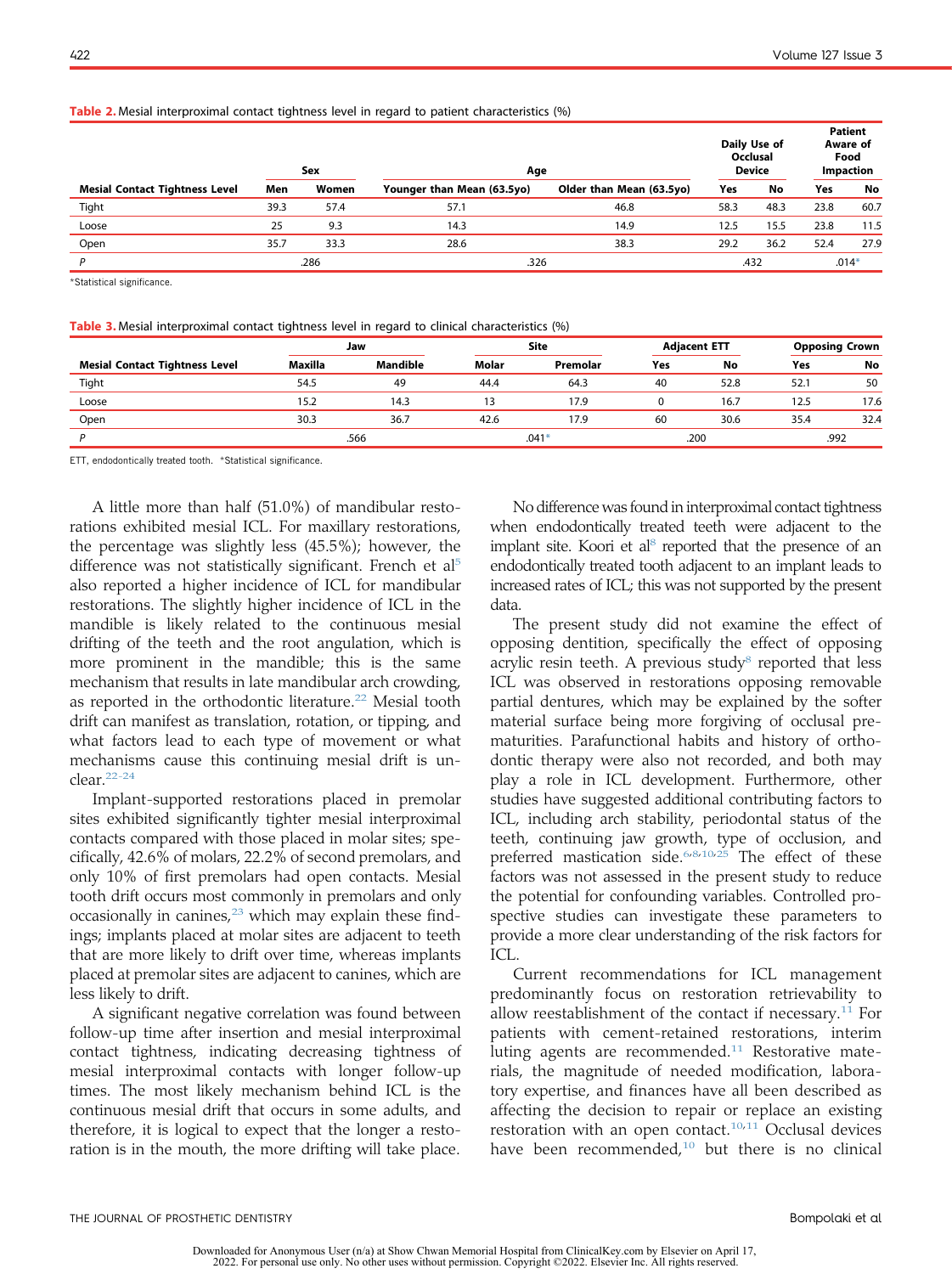<span id="page-5-0"></span>

<span id="page-5-1"></span>Figure 3. Interproximal contact loss (ICL) incidence in regard to patient characteristics.



Figure 4. ICL incidence in regard to clinical characteristics. ETT, endodontically treated tooth; ICL, interproximal contact loss.

evidence for their efficacy in preventing ICL, and this study did not reveal any association between regular use of an occlusal device and ICL prevention. Modification of adjacent proximal surfaces before making an impression for the implant-supported restoration has also been recommended to establish a flatter surface and more predictable contact.<sup>[11](#page-6-10)</sup> Monitoring, restoration of the adjacent tooth, and occlusal

adjustment have all been described as treatment strategies, with stricter protocols recommended for patients with a high risk of caries or a history of periodontitis.<sup>[11](#page-6-10)</sup> Future studies should investigate interventions for preventing and managing ICL because it appears to be the most commonly encountered technical complication of implant-supported restorations.

Downloaded for Anonymous User (n/a) at Show Chwan Memorial Hospital from ClinicalKey.com by Elsevier on April 17, 2022. For personal use only. No other uses without permission. Copyright ©2022. Elsevier Inc. All rights res